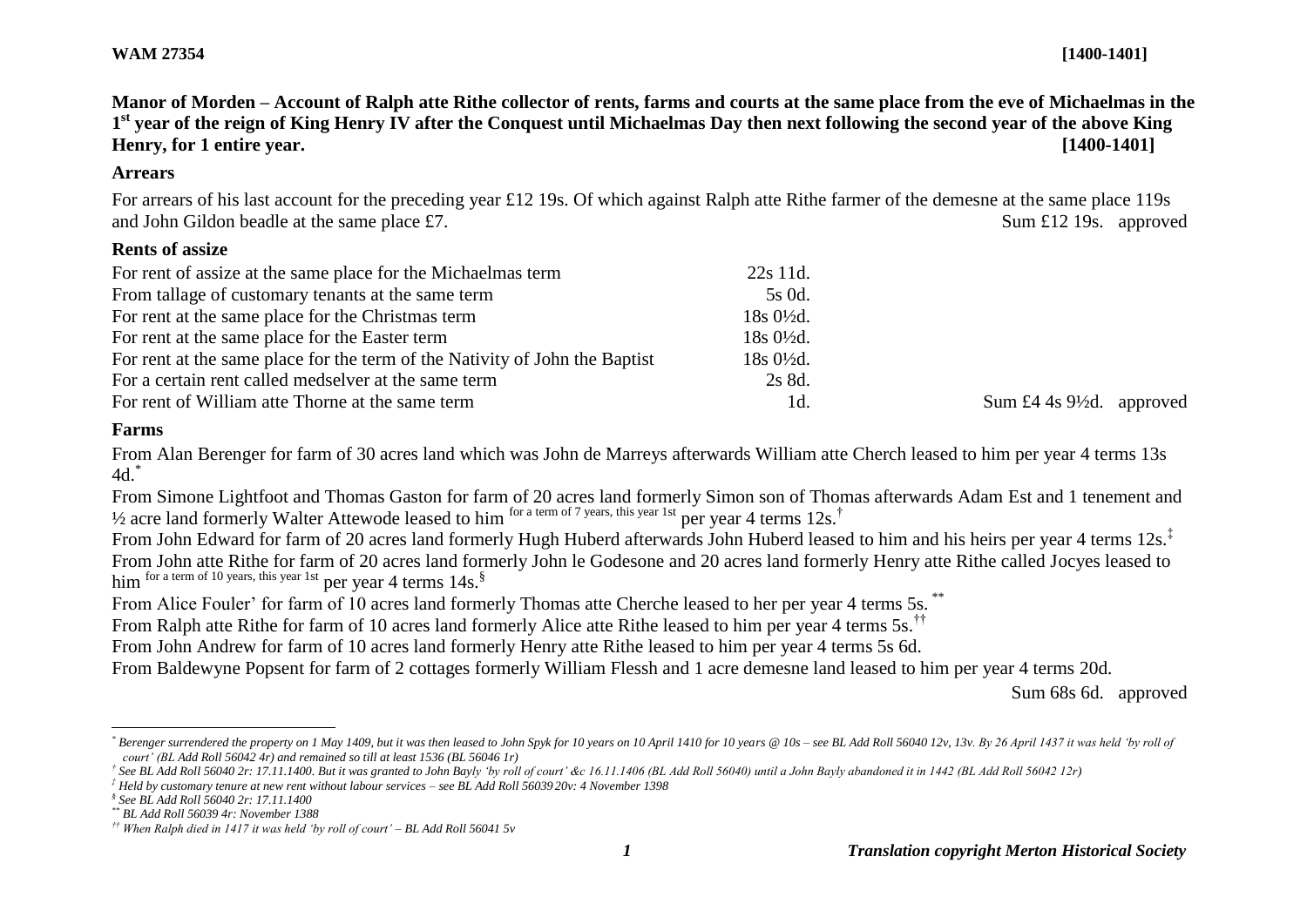## **WAM 27354 [1400-1401]**

## **Farm of the demesne with sale of corn**

For farm of the demesne of the manor of Morden, with corn and livestock as overleaf and customary services, leased to Ralph atte Rithe nothing here in cash because he paid in corn as appears overleaf. For 5 quarters barley sold 16s 8d, price of a quarter 3s 4d. For 6 quarters oats sold 12s, price of a quarter 2s. Sum 28s 8d. **Rent in kind [***redditus mobilis***]**

| For 4 capons of 'head-penny'/chevage sold, price per head 4d                                                 | 16d.   |             |          |
|--------------------------------------------------------------------------------------------------------------|--------|-------------|----------|
| For 4 cocks and 6 hens of rent sold, price per head 2d                                                       | 20d.   |             |          |
| For 6½ hurdles for the fold of rent sold, price of each 2d                                                   | 13d.   | Sum 4s 1d.  | approved |
| <b>Profits of court</b>                                                                                      |        |             |          |
| For 1 general Court held at the same place the Wednesday next after the feast of St Martin                   | 3s 8d. |             |          |
| For 1 Court with View held at the same place the Tuesday in the feast of the Invention of Holy Cross 12s 9d. |        | Sum 16s 5d. | approved |
| Sum total of receipts with arrears £23 17 $\frac{1}{2}$ d.                                                   |        |             |          |
|                                                                                                              |        |             | approved |

## **Rents Resolute**

In rent resolute of Thomas Kynewardeslee for land at Geldeneheld for the year, 4 terms, 4s. Sum 4s.

## **Allowances and rent defaults**

In rent allowance to John Gildon for ½ virgate land of the beadle for his office 2s. And for tallage at Michaelmas 2⅛d. And for medselver at the Nativity of St John Baptist 1d. In rent default for 30 acres land formerly John Marreys afterwards William atte Cherch because in the lord's hands and at farm above for the year 3s. And for tallage at Michaelmas 6<sup>3</sup>/<sub>8</sub>d. And for medselver at the Nativity of St John Baptist 2d. In rent default for 20 acres land formerly Simon son of Thomas, 20 acres land formerly Hugh Huberd afterwards John Huberd, 20 acres land formerly John le Godesone and 20 acres land formerly Henry atte Rythe called Jocyes because in the lord's hands and at farm above for the year 4 terms 8s, for each tenement 2s. And for tallage at Michaelmas 17d, for each tenement 4¼d. And for medselver at the Nativity of John Baptist 8d, for each tenement 2d. In rent default for 10 acres land formerly Thomas atte Cherche, 10 acres land formerly Alice atte Rithe and 10 acres land formerly Henry atte Rithe because in the lord's hands and at farm above for the year 4 terms 3s, for each tenement 12d. And for tallage at Michaelmas 6<sup>3</sup>/<sub>8</sub>d, for each tenement 2<sup>1</sup>/<sub>8</sub>d. And for medselver at the Nativity of John Baptist 6d, for each tenement 2d. In rent default for 2 cottages formerly William Flessh because in the lord's hands and at farm above for the year 4 terms 2½d. In rent default for 1 tenement and ½ acre land formerly Walter atte Wode because in the lord's hands and at farm above for the year 4 terms  $1\frac{1}{2}d$ . Sum 20s  $4\frac{7}{8}d$ . approved

## **Expenses of the Bailiff and others**

In expenses of brother Peter Combe bailiff of Westminster and others with him coming to the same place nothing here because by farmer of the demesne by agreement. In expenses of the clerk making the account with parchment bought 12d. Sum 12d. approved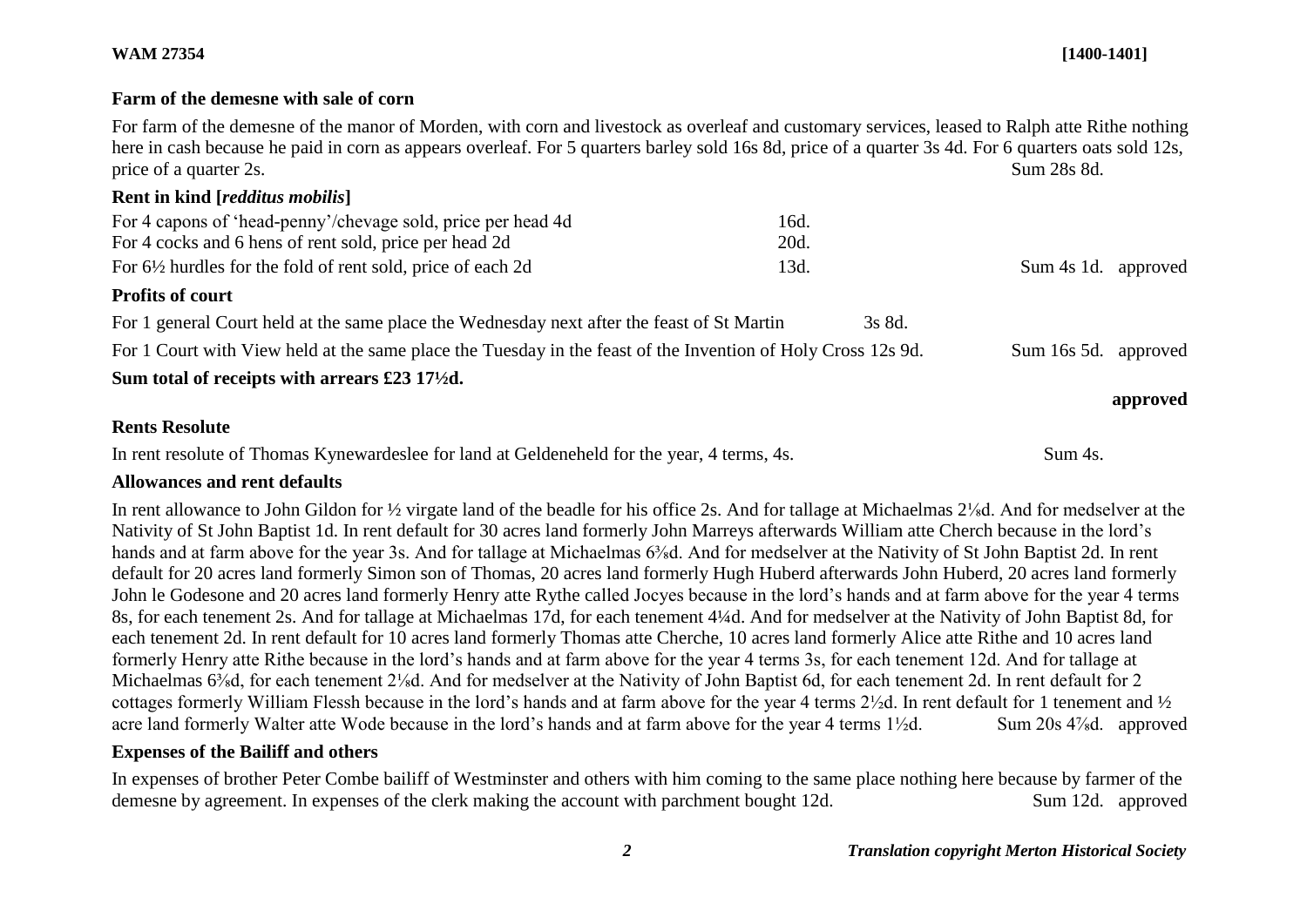## **WAM 27354 [1400-1401]**

# **Cash Deliveries**

|                       | Delivered to brother Peter Combe bailiff of Westminster by 1 tally, £4 7s 4d.                                                                                                                                                                                                                                                                                                                                                                                                                                            | Sum £4 7s 4d. approved |     |          |
|-----------------------|--------------------------------------------------------------------------------------------------------------------------------------------------------------------------------------------------------------------------------------------------------------------------------------------------------------------------------------------------------------------------------------------------------------------------------------------------------------------------------------------------------------------------|------------------------|-----|----------|
|                       | Sum of all expenses and deliveries 112s 8% d. And he owes £17 8s 8% d.                                                                                                                                                                                                                                                                                                                                                                                                                                                   |                        |     |          |
| Quietus               | Which arrears, however, will be charged in the next following account. And so he is quit in respect of this.                                                                                                                                                                                                                                                                                                                                                                                                             |                        |     |          |
| Of which against:     | John Gildone beadle at the same place.                                                                                                                                                                                                                                                                                                                                                                                                                                                                                   | £ $101$                | 10s | $0\%$ d. |
|                       | Ralph atte Rithe farmer of the demesne at the same place.                                                                                                                                                                                                                                                                                                                                                                                                                                                                | £6                     | 18s | 8d       |
| DORSE.                |                                                                                                                                                                                                                                                                                                                                                                                                                                                                                                                          |                        |     |          |
| Wheat<br>note         | Of the remaining, 12 quarters. For the farm of the demesne of the manor leased to Ralph atte Rithe for a term of 7 years, this year $2^{nd}$ ,<br>for 10 quarters, the eighth bushel of heaped measure. Of heaped measure for the same 2½ bushels. And note that the same farmer did<br>not pay the farm for the first year of his term because by agreement he pays his farm for the said first year in the year next following<br>after the end of his term is complete. Sum 22 quarters 21/2 bushels.                 |                        |     |          |
|                       | Of which delivered to brother John Burwell keeper of the granary at Westminster by 1 tally 10 quarters 5½ bushels by struck measure.<br>Sum 10 quarters 5½ bushels. And there remain 11 quarters 5 bushels wheat in the hands of Ralph atte Rithe farmer of the same place.<br>approved                                                                                                                                                                                                                                  |                        |     |          |
| <b>Peas</b>           | Of the remaining, 8 quarters. And there remain 8 quarters peas in the hands of the aforesaid farmer. approved                                                                                                                                                                                                                                                                                                                                                                                                            |                        |     |          |
| <b>Barley</b><br>note | Of the remaining, 18 quarters. For the farm of the demesne leased to Ralph atte Rithe as appears above under the heading Wheat 10<br>quarters, the eighth bushel of heaped measure. Of heaped measure for the same 2½ bushels. And note that the same farmer did not pay<br>the farm for the first year of his term because by agreement he pays his farm for the said first year in the year next following after the<br>end of his term is complete. Sum 28 quarters 2½ bushels.                                       |                        |     |          |
|                       | Of which delivered to brother John Denk serviens of the manor of Battersea as appears by the account at the same place 5 quarters 1<br>bushel 1 peck by struck measure. In sale as within 5 quarters. Given for heaped measure for the same 1 bushel 1 peck. Sum 10<br>quarters 2½ bushels. And there remain 18 quarters barley in the hands of the aforesaid farmer. approved                                                                                                                                           |                        |     |          |
| Oats<br>note          | Of the remaining, 25 quarters. For the farm of the demesne leased to Ralph atte Rithe as appears above under the headings Wheat and<br>Barley 6 quarters, the eighth bushel of heaped measure. Of heaped measure for the same 1½ bushels. And note that the same farmer<br>did not pay the farm for the first year of his term because by agreement he pays his farm for the said first year in the year next<br>following after the end of his term is complete. Sum 31 quarters 1 <sup>1</sup> / <sub>2</sub> bushels. |                        |     |          |
|                       | Of which in sale as within 6 quarters. Given for heaped measure 1½ bushels. Sum 6 quarters 1½ bushels. And there remain 25 quarters<br>oats in the hands of the aforesaid farmer. approved                                                                                                                                                                                                                                                                                                                               |                        |     |          |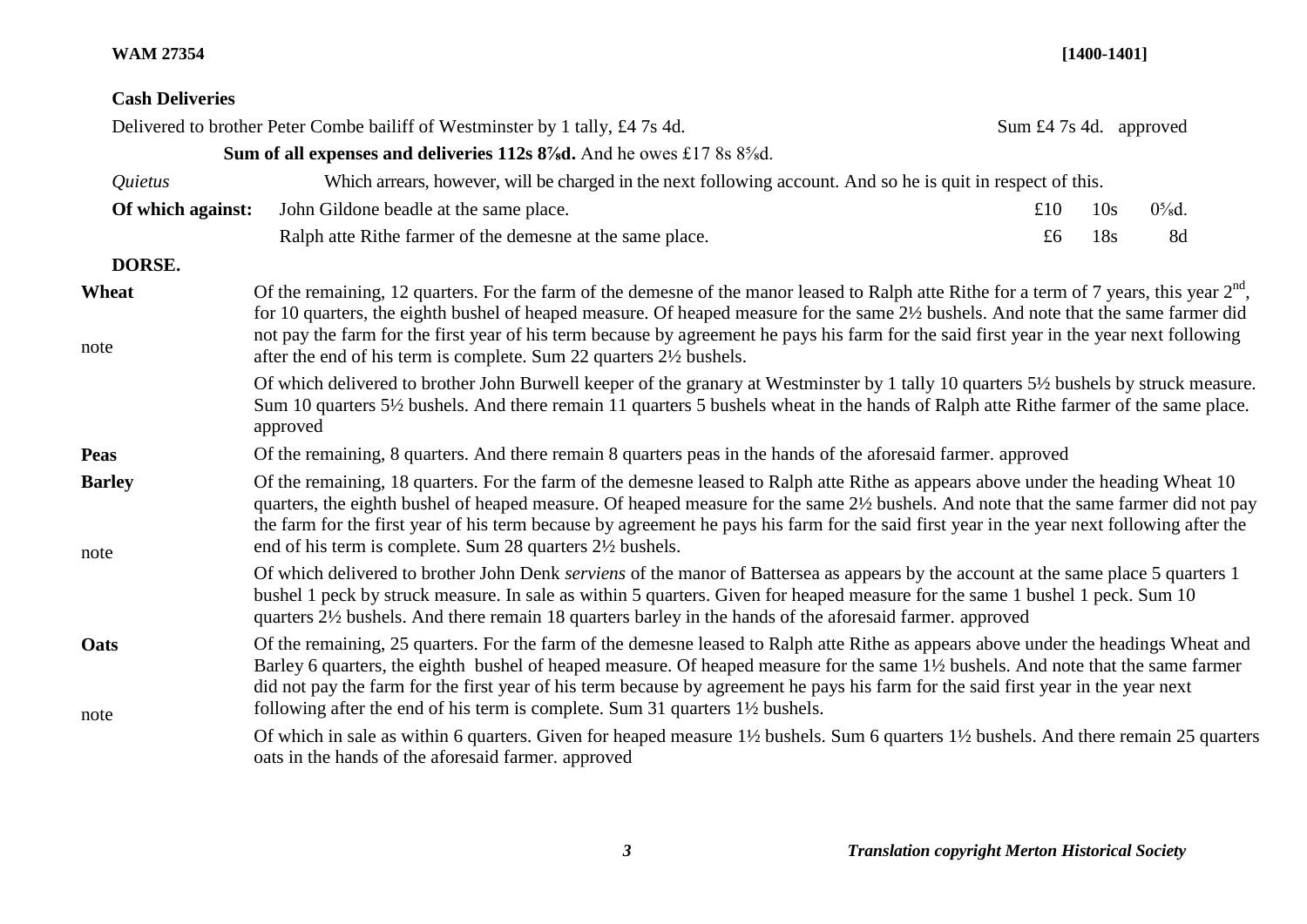| <b>LIVESTOCK ACCOUNT</b> |  |
|--------------------------|--|
|--------------------------|--|

| <b>Carthorses</b>      | Of the remaining, 2. And there remain 2 carthorses in the hands of the aforesaid farmer. approved                                                                                                                                                                                                                                                                                                                                                                                                                                                                                                                                                                                                                                                                                                                                                                                                                                               |
|------------------------|-------------------------------------------------------------------------------------------------------------------------------------------------------------------------------------------------------------------------------------------------------------------------------------------------------------------------------------------------------------------------------------------------------------------------------------------------------------------------------------------------------------------------------------------------------------------------------------------------------------------------------------------------------------------------------------------------------------------------------------------------------------------------------------------------------------------------------------------------------------------------------------------------------------------------------------------------|
| Oxen                   | Of the remaining, 8. And there remain 8 oxen in the hands of the aforesaid farmer. approved                                                                                                                                                                                                                                                                                                                                                                                                                                                                                                                                                                                                                                                                                                                                                                                                                                                     |
| <b>Geese</b>           | Of the remaining, 7, of which 1 gander and 4 breeding females. And there remain 7 geese, of which 1 gander and 4 breeding females,<br>in the hands of the aforesaid farmer, approved                                                                                                                                                                                                                                                                                                                                                                                                                                                                                                                                                                                                                                                                                                                                                            |
| <b>Capons</b>          | Of head-penny/chevage of William Edward <sup>2</sup> and John atte Hegg <sup>2</sup> the lord's serfs as appears by roll of court, 4. Sum 4. And sold as<br>within. And it balances. approved                                                                                                                                                                                                                                                                                                                                                                                                                                                                                                                                                                                                                                                                                                                                                   |
| <b>Cocks and hens</b>  | Of the remaining, 1 cock and 12 hens. Of rent at Christmas 4 cocks and 6 hens. Sum 23. approved                                                                                                                                                                                                                                                                                                                                                                                                                                                                                                                                                                                                                                                                                                                                                                                                                                                 |
|                        | Of which in sale as within 4 cocks and 6 hens of rent. And there remain 1 cock and 12 hens in the hands of the aforesaid farmer.<br>approved.                                                                                                                                                                                                                                                                                                                                                                                                                                                                                                                                                                                                                                                                                                                                                                                                   |
| Hurdles for the fold   | Of the remaining, 68. Of rent at Hokeday 13. Sum 81. approved.                                                                                                                                                                                                                                                                                                                                                                                                                                                                                                                                                                                                                                                                                                                                                                                                                                                                                  |
|                        | Of which in rent allowance of John Gildon beadle for his office for $\frac{1}{2}$ virgate land because he is not charged for such rent. In rent<br>default for 30 acres land formerly John de Marreys, 20 acres land formerly Simon son of Thomas afterwards Adam Est, 20 acres land<br>formerly Hugh Huberd afterwards John Huberd, 20 acres land formerly John le Godesone and 20 acres land formerly Henry atte<br>Rythe called Jocyes because in the lord's hands and at farm as within, 5 hurdles, for each tenement 1 hurdle. In rent default for 10<br>acres land formerly Thomas atte Cherche, 10 acres land formerly Alice atte Rithe and 10 acres land formerly Henry atte Rithe<br>because in the lord's hands and at farm as within $1\frac{1}{2}$ hurdles, for each tenement $\frac{1}{2}$ hurdle. In sale as within $6\frac{1}{2}$ hurdles. Sum 13. And<br>there remain 68 hurdles in the hands of the aforesaid farmer. approved |
| <b>Manor of Morden</b> | Account for the same place for the $2nd$ year of the reign of King Henry IV.                                                                                                                                                                                                                                                                                                                                                                                                                                                                                                                                                                                                                                                                                                                                                                                                                                                                    |